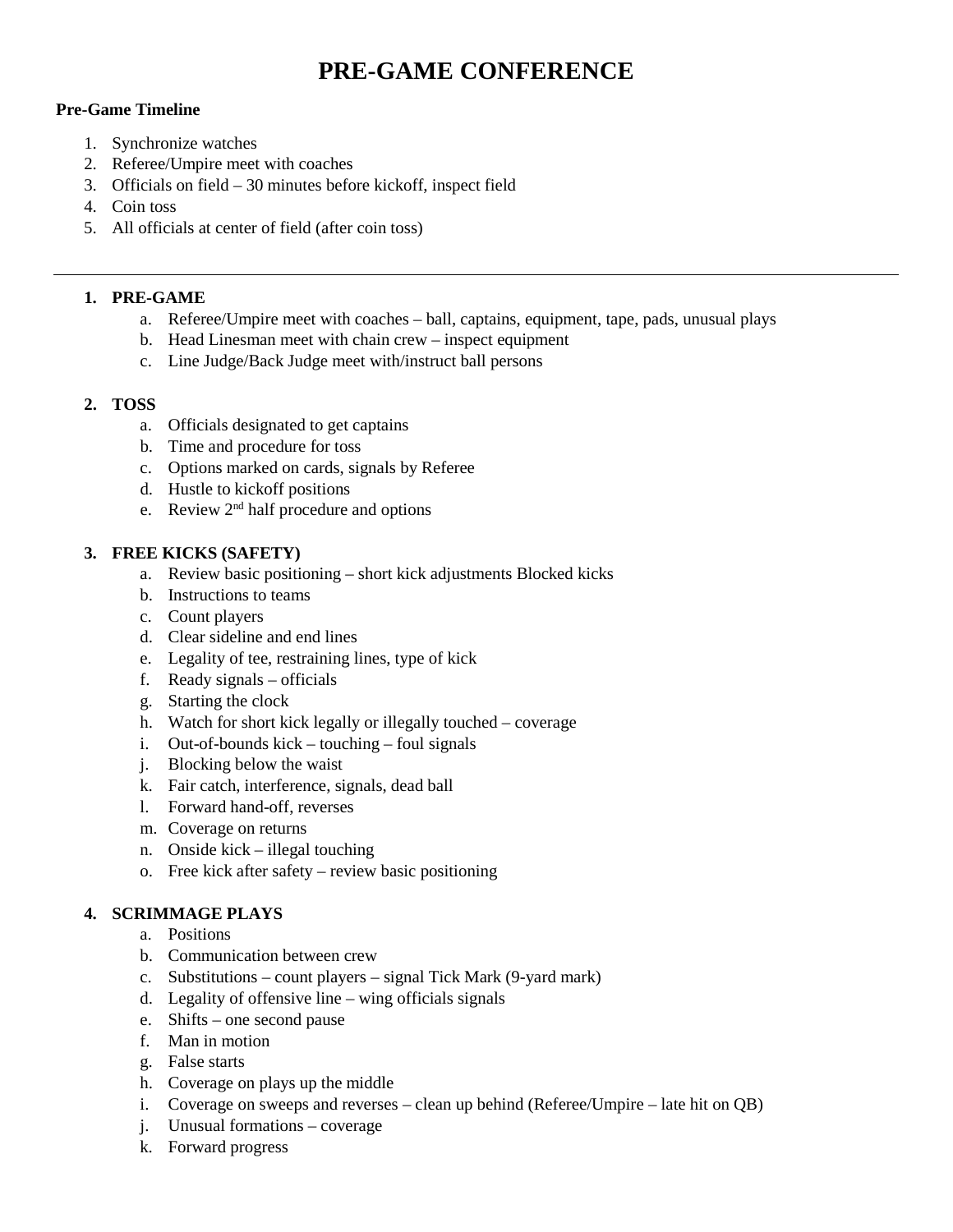- l. Coverage out-of-bounds action
- m. Goal line and short yardage coverage signals
- n. Retrieving and spotting ball on sweeps
- o. Movement of chains
- p. Fumbles

#### **5. PASS PLAYS**

- a. Initial responsibility lineman, ends, flankers
- b. Eligibility rules governing
- c. Legality of pass where thrown passer/pass behind/beyond line of scrimmage forward/backward pass/fumble
- d. Coverage deep pass, flat pass, behind line
- e. Simultaneous catch
- f. Interference rules contact
- g. Intentional grounding jurisdiction
- h. Ineligibles downfield
- i. Coverage on interception and runbacks

# **6. SCRIMMAGE KICKS**

- a. Officials' positions, coverage
- b. Legality of lineup lineman used as backs, ends
- c. Coverage of kicker running into/roughing
- d. Kicks out-of-bounds mark spot
- e. Returns, reverses, hand-offs
- f. Illegal touching
- g. Kick catch interference
- h. Fair catch
- i. Blocked kicks

## **7. GOAL LINE PLAYS**

- a. Initial positions
- b. TD signals
- c. Prepare for try
- d. Penalties during, dead ball

#### **8. TRY – FIELD GOAL ATTEMPT**

- a. Initial positions of officials swinging gate
- b. Coverage of kicker/holder running into/roughing
- c. Signals
- d. Fakes
- e. Coverage when defense gains possession
- f. Retrieving the ball
- g. Fouls after TD, during, or after try
- h. Spot of ball after miss FG

#### **9. FOULS – PENALTY ENFORCEMENT**

- a. Reporting who, what, where, when, status of ball
- b. Recording fouls
- c. Cover discussion, foul spot, dead-ball spot
- d. Get number of player report to coaches
- e. Options
- f. Signals